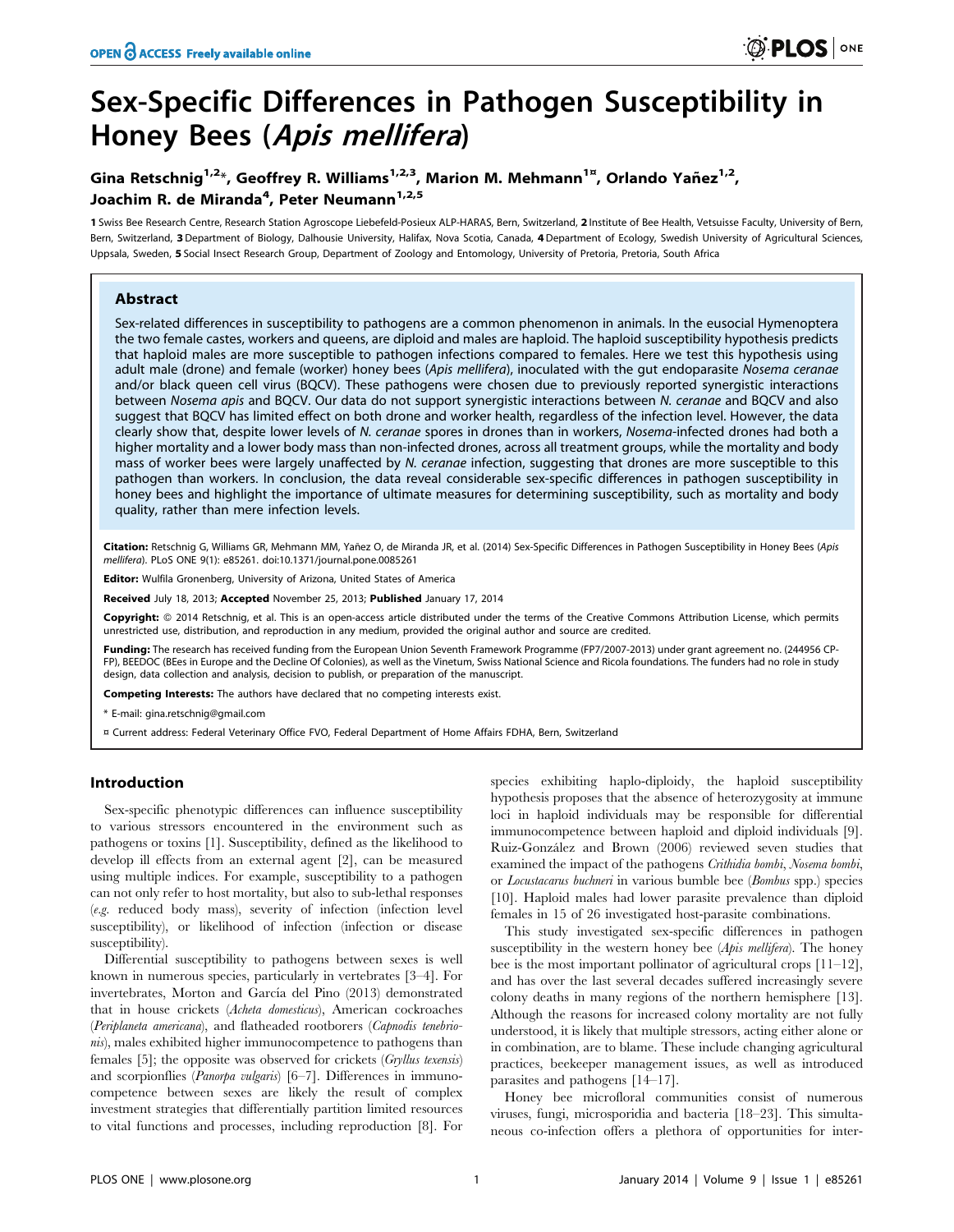specific microbial interactions that could be symbiotic (codependence), synergistic (mutually or unilaterally facilitating), or antagonistic (mutually or unilaterally inhibitory), which could have considerable influence on both pathogen distribution and virulence [24]. There are a number of examples of such interactions among honey bee parasites and pathogens. For example, the midgut microsporidian Nosema apis is a facultative requirement for successful infection of black queen cell virus (BQCV) and an obligatory requirement for bee virus Y (BVY) infection [25]. Similarly, bee virus X (BVX) is associated with, and partially dependent on, co-infection with the protozoan Malphigamoeba mellifica [25]. Conversely, a negative association was observed between Nosema ceranae and deformed wing virus (DWV) in the honey bee midgut, although not for whole bees or at colony level [26–27]. Further examples of antagonistic interactions include those between lactic acid bacteria and both Paenibacillus larvae [28–30] and Melissococcus plutonius [31]; causative agents of American foulbrood (AFB) and European foulbrood (EFB), respectively.

Most studies investigating interactions among honey bee pathogens have focussed on workers and queens [26], [32–34] rather than on drones [35]. Drones are a critical element of both apicultural breeding and natural colony fitness selection [36]. They exhibit substantial differences in behaviour and physiology compared to workers or queens [37] that may influence their susceptibility to pathogens. Although drones have been the subject of numerous studies relating to their reproductive and genetic functions [38–42], relatively little is known about the impact and interactions between common honey bee pathogens in drones, and even less about differential disease susceptibility between the honey bee sexes. Drones are much more susceptible than workers to Varroa destructor, a parasitic mite that reproduces in brood [43–44], but less susceptible to deformed wing virus, which is vectored by the mite, at least when comparing live (surviving) drones and workers [45]. Both drones and workers are equally susceptible to N. apis infection [46]. However, corresponding data for N. ceranae, a similar pathogen, is currently lacking. Both are widespread gut pathogens [46–47] transmitted horizontally via the faecal-oral route [48], inflicting gut tissue damage [49] and suppressing the honey bee immune response [50–51], thereby possibly promoting viral infections and reducing honey bee longevity [46]. BQCV is one such Nosema-associated virus [25]. This virus also infects midgut tissues and can be transmitted via the faecal-oral route but does not cause visible symptoms in infected adult honey bees [52] and to date, very little is known about potential effects on honey bee health. BQCV is closely associated with  $N$ . apis infection [25] but how it interacts with  $N$ . *ceranae* is still unclear. Nothing is known about sex-specific differences in susceptibility to BQCV between drone and worker bees.

The aim of these experiments was to assess the susceptibility of workers and drones to N. ceranae and BQCV, as well as their interspecific interaction, using common indices of honey bee health. We used host mortality (e.g. [33]), body mass (e.g. [17]) and pathogen infection level as measures of susceptibility. The experiments were conducted using standardized laboratory hoarding cages, in order to maximize control over the infection process and the environmental conditions.

# Experimental Procedures

#### Ethics statement

No animal use protocol was required by the Veterinary Office of the district of Bern or the Federal Veterinary Office to perform this research on honey bees. No endangered or protected species were involved in the study. Privately owned land was used and accessed only after permission from the landowner.

# Experimental design

The experiment was conducted during summer 2011 at Agroscope Liebefeld-Posieux Research Station ALP-HARAS in Bern, Switzerland, and consisted of 80  $\text{cm}^3$  disposable hoarding cages, each containing either 10 drones plus 10 attendant workers or 20 workers. The cages were assigned to a fully-crossed design of N. ceranae and BQCV treatments (Table 1), with four and five replicate cages per treatment group for the drone-plus-workers and the workers-only experimental groups, respectively. The 1:1 drone:worker ratio for the drone part of the experiment was adapted from prior recommendations of 0.5:1 [53], 1.5:1 [46] and 2:1 [54] drones:workers, to ensure adequate attendance of the drones.

# Source of honey bees

Experimental honey bees (A. mellifera) were obtained by collecting brood frames from 3 queen-right colonies during the local mating season (June 2011). Those colonies had low V. destructor infestation levels  $\leq$ 3 mites per 100 bees), as determined using the soapy water wash method [55].

To obtain uniformly aged drones, the queens of the 3 colonies were confined for 2 days to drone frames. Close to emergence the frames were removed and housed individually in a wood and glass frame cage in an incubator with typical brood nest conditions [56] of 34.5 $^{\circ}$ C,  $\geq$ 50% relative humidity and near total darkness [57– 58]. The frames were removed at 2 hour intervals to detect drone emergence. When antennae appeared, the wax caps were carefully removed manually using blunt forceps and the emerged drone and its respective brood cell were inspected with an LED light for the presence of *V. destructor*. Drones that were exposed to *V. destructor* during development were discarded. Drones that developed in cells without *V. destructor* were collected in a large  $600 \text{ cm}^3$  metal hoarding cage together with equal numbers of newly emerged workers from the same colonies. When enough drones were collected for the entire experiment, they were randomly assigned to the experimental cages and treatment groups. A separate cage containing workers of the same age and origin as the drones was kept in the incubator under identical conditions throughout the experiment to replace any dead attendant workers in the drone experimental cages.

To obtain experimental worker bees, two brood frames from the same colonies supplying the experimental drones were placed in a metal and glass frame cage in the incubator as described above. Every 4–10 h, newly emerged workers were carefully collected from the frames using forceps, inspected individually for V. *destructor* and transferred to a large  $600 \text{ cm}^3$  metal hoarding cage. Only non-infested workers were included in the cage experiment. Since *V. destructor* mites have  $\geq$ 8-fold higher preference for drone brood than for worker brood [44], [59–60], the emerging drone brood was checked more intensively for mite infestation than the emerging worker brood. All experimental bees from the three source colonies were mixed and randomly allocated to their experimental cages within 2 days after collection. During this time they were maintained in large metal hoarding cages at incubator conditions and were supplied ad libitum with 50% sucrose solution.

# Source of pathogens

Nosema ceranae spores were obtained by preparing an extract in water from the midguts of six highly infected foragers [61] collected from the entrances of two Nosema-infected colonies located at the local research apiary. Spores were counted using a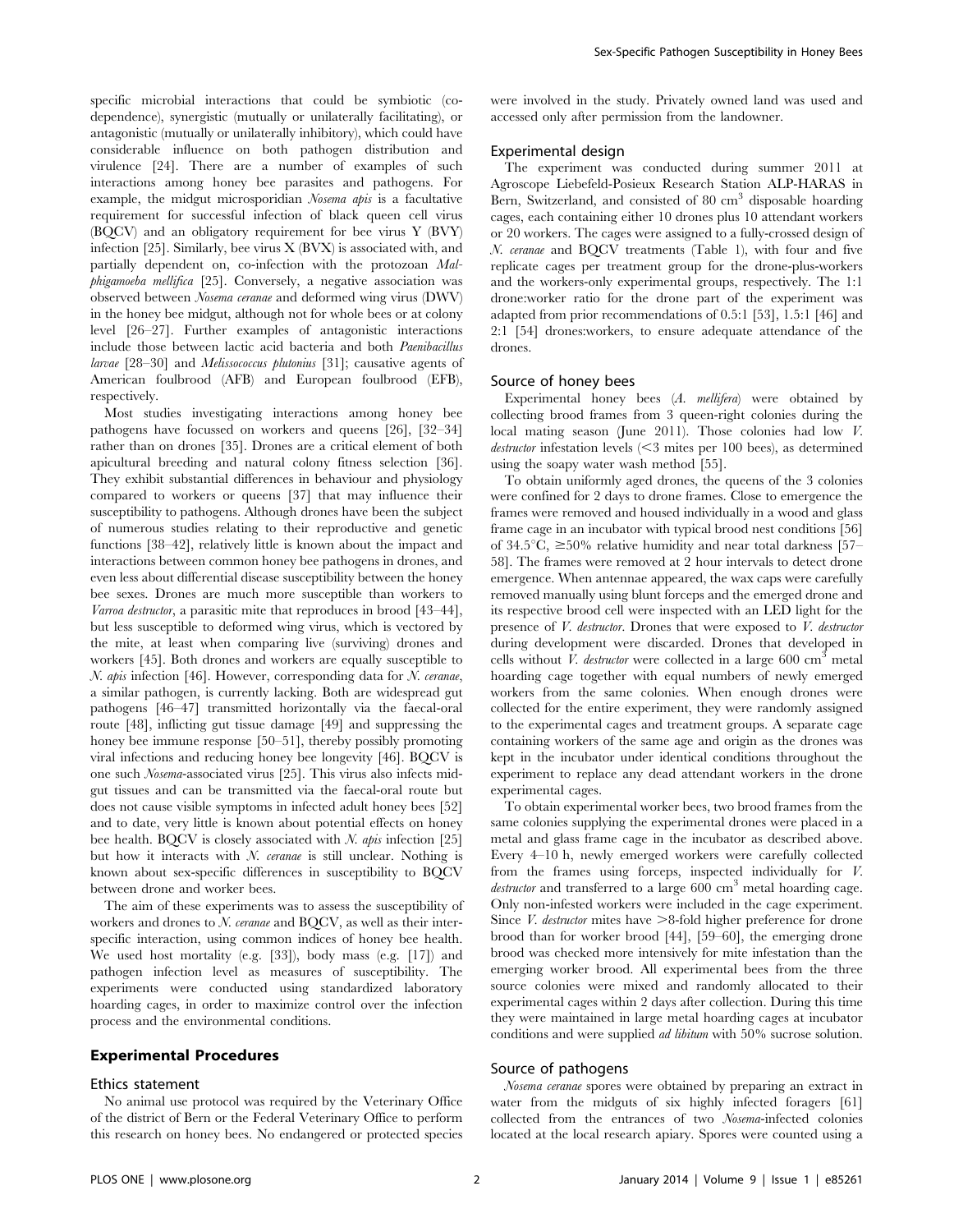Table 1. Treatment groups and schedule of the cage experiments.

| Treatment group   | Inoculated at<br>day 0   | Sample size &<br>reps. | Inoculated at<br>day 7    | Sample size & reps.                      | Day 14                            | Sample size & reps.                      |
|-------------------|--------------------------|------------------------|---------------------------|------------------------------------------|-----------------------------------|------------------------------------------|
| <b>Drones</b>     |                          |                        |                           |                                          |                                   |                                          |
| Control           | Control<br>suspension    | $N = 10, 4$ reps.)     | Control<br>suspension     | $(N = 7-8 \times 4$ reps., total 30)     | Termination at<br>$-20^{\circ}$ C | $(N = 2-5 \times 4$ reps., total 15)     |
| <b>BQCV</b>       | Control<br>suspension    | $(N = 10, 4$ reps.)    | <b>BOCV</b><br>suspension | $(N = 7 - 10 \times 4$ reps., total 36)  | Termination at<br>$-20^{\circ}$ C | $(N = 0-7 \times 4$ reps., total 13)     |
| N. ceranae & BQCV | N. ceranae<br>suspension | $(N = 10, 4$ reps.)    | <b>BQCV</b><br>suspension | $(N=6-9\times4$ reps., total 30)         | Termination at<br>$-20^{\circ}$ C | $(N = 0-1 \times 4$ reps., total 3)      |
| N. ceranae        | N. ceranae<br>suspension | $(N = 10, 4$ reps.)    | Control<br>suspension     | $(N=4-9\times4$ reps., total 29)         | Termination at<br>$-20^{\circ}$ C | $(N = 0-3 \times 4$ reps., total 5)      |
| l Workers         |                          |                        |                           |                                          |                                   |                                          |
| Control           | Control<br>suspension    | $(N = 20, 5$ reps.)    | Control<br>suspension     | $(N = 18 - 20 \times 5$ reps., total 96) | Termination at<br>$-20^{\circ}$ C | $(N = 15 - 19 \times 5$ reps., total 86) |
| <b>BQCV</b>       | Control<br>suspension    | $(N = 20, 5$ reps.)    | <b>BQCV</b><br>suspension | $(N = 16 - 20 \times 5$ reps., total 95) | Termination at<br>$-20^{\circ}$ C | $(N = 14 - 20 \times 5$ reps., total 87) |
| N. ceranae & BQCV | N. ceranae<br>suspension | $(N = 20, 5$ reps.)    | <b>BOCV</b><br>suspension | $(N = 18 - 20 \times 5$ reps., total 94) | Termination at<br>$-20^{\circ}$ C | $(N = 16 - 19 \times 5$ reps., total 88) |
| N. ceranae        | N. ceranae<br>suspension | $(N = 20, 5$ reps.)    | Control<br>suspension     | $(N = 17 - 20 \times 5$ reps., total 94) | Termination at<br>$-20^{\circ}$ C | $(N = 16 - 18 \times 5$ reps., total 84) |

The N. ceranae inoculum contained 100,000 N. ceranae spores in 50% (w/v) sucrose solution. The control bees received the N. ceranae-free suspension as well in 50% (w/ v) sucrose solution. The pupae extract from BQCV-free pupae was administered in 50% (w/v) sucrose solution and BQCV inoculum was composed of highly concentrated BQCV suspension of infected pupae in 50% (w/v) sucrose solution. Each bee was individually inoculated with 5 ul of the respective treatment suspensions (reps. = replicates).

doi:10.1371/journal.pone.0085261.t001

haemocytometer (Thoma, L.O. Labor Optik) and the extract was diluted to 20,000 spores per  $\mu$ l. The spores were identified as N. ceranae by qualitative PCR using a set of species-specific Nosema primers [62]. Briefly, genomic DNA of crushed midguts (in water) was extracted using the Nucleospin® Tissue kit (Macherey-Nagel) according to the manufacturer guidelines. The PCR was then performed using the Goldstar $\mathcal{B}$  DNA Polymerase (Eurogentec). The PCR involved 2 min at  $94^{\circ}$ C, 30 cycles of 30 s at  $94^{\circ}$ C, 30 s at  $56^{\circ}$ C, 30 s at  $72^{\circ}$ C and 7 minutes at  $72^{\circ}$ C. A control extract was prepared from the midguts of six non-infected adult bees that originated from the same two colonies and were found to be free from N. ceranae.

The BQCV inoculum was prepared by propagating a  $10^{-4}$ dilution of a BQCV reference isolate [63] in 150 white-eyed honeybee pupae and preparing a chloroform-clarified extract in 10 mM phosphate buffer (pH 7.0)/0.02% diethyl dithiocarbamate, as described in de Miranda et al., (2013) [64]. The inoculum contained  $\sim$ 1.4×10<sup>9</sup> BQCV genome copies per µl extract and had no detectable contamination with ABPV, KBV, CBPV, DWV, VDV-1, LSV-1 and LSV-2; negligible  $(\leq 0.0001\%)$ contamination with IAPV and SBV, and  $\leq$ 1% contamination with SBPV, as determined by RT-qPCR using the methods of Locke et al., (2012) [65]. A control extract was prepared from noninoculated pupae. None of the viruses could be detected in this control extract, except BQCV ( $\sim$ 1.5×10<sup>3</sup> copies/µl) and SBV  $(-2.7\times10^8 \text{ copies/}\mu\text{L}).$ 

# Inoculation, incubation and sampling

For both the drone and worker part of the experiment, individual experimental drones and workers (but not the attendant workers in the drone cages) were each inoculated orally at 0 d with either 5  $\mu$ l of the *N. ceranae* spore suspension (*i.e.* 100,000 spores per bee) or control suspension, both as 50% w/v sucrose solutions, using micropipettes (Table 1). Individuals were starved for 2 h before inoculation; those that did not consume the entire inoculum were discarded. Immediately after inoculation, workers were kept separated for approximately 20 min, the required time for the spores to be transported far enough in the intestinal system to avoid the transfer of the inoculum via trophallaxis [61], [66–67]. This precaution was not necessary for the drones because they are only recipients during trophallaxis [68].

BQCV inoculation took place 7 days after Nosema inoculation. Surviving individual experimental drones and workers (but not the attendant workers in the drone cages) each received an oral inoculum at 7 d of either 5  $\mu$ l BQCV suspension (1  $\mu$ l of pure extract in sucrose solution, *i.e.*  $1.4 \times 10^9$  BQCV genome copies/ bee) or control extract, both as 50% w/v sucrose solution (Table 1). After inoculation with BQCV the experimental drones and workers were again isolated for approximately 20 min to prevent transfer of the inoculum through trophallaxis [61].

The bees in the experimental cages were fed  $50\%$  (w/v) sucrose solution *ad libitum*, using 1.5 ml Eppendorf tubes containing a single basal perforation, as well as gamma-irradiated sterilized pollen paste (10% pollen, 60% sugar, 30% water in 0.2 ml tubes with a 0.8 mm opening) for the duration of each assay. The cages were maintained in an incubator in complete darkness at  $30^{\circ}$ C and  $\geq 60\%$  relative humidity, reflecting natural hive conditions [56]. At 14 d, all surviving individuals were frozen and stored at  $-20^{\circ}$ C until further analyses [69].

# Host mortality and body mass

Dead individuals were removed daily from their cages, recorded and stored at  $-20^{\circ}$ C. For the drone experiment, a 1:1 drone:worker ratio was maintained throughout the experiment by removing or adding attendant workers as required.

The body mass was determined at the end of the experiment, on day 14, for the surviving experimental drones (total  $n = 15, 13, 3, 5$ for control, BQCV, N. ceranae & BQCV, N. ceranae treatment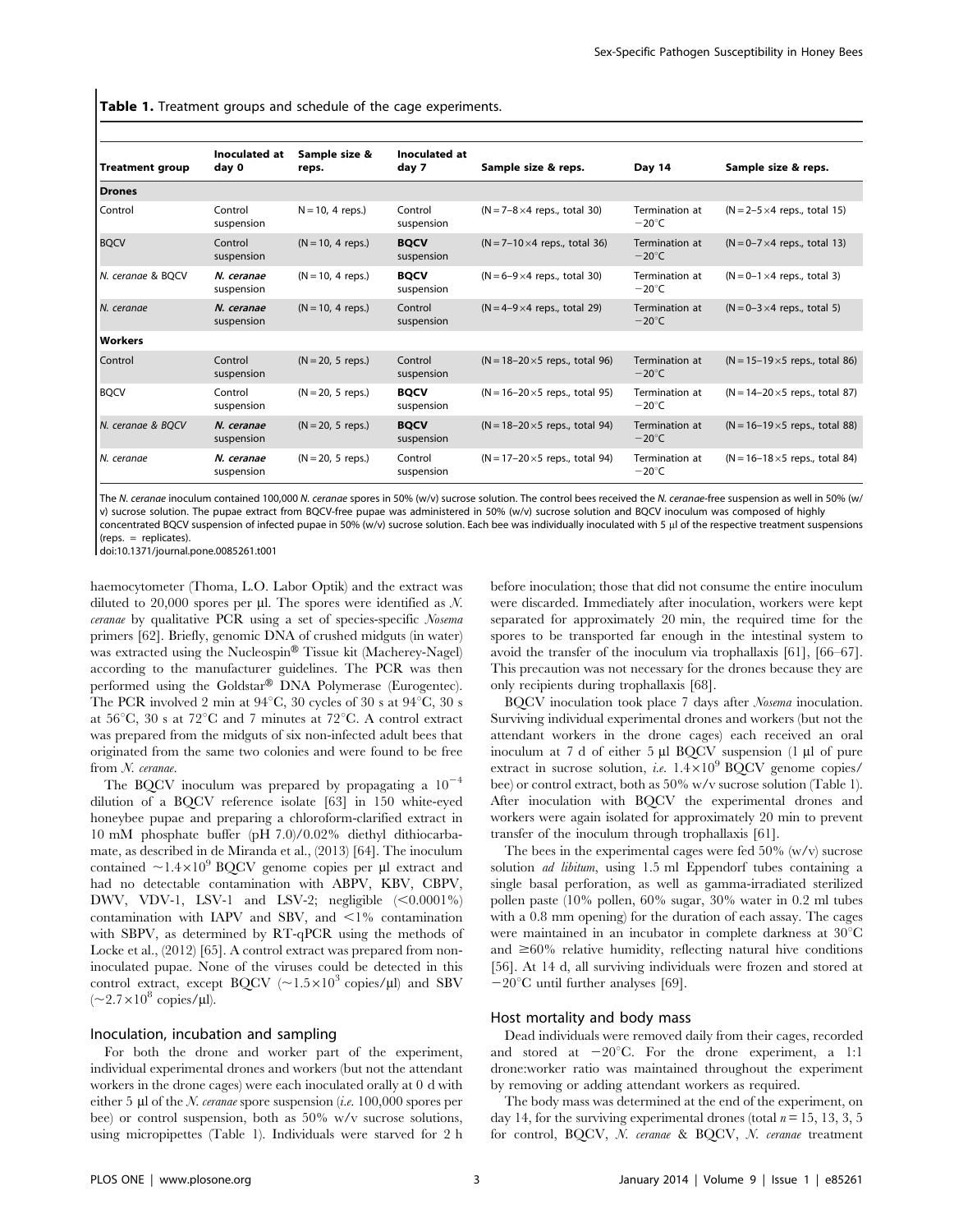groups, respectively) and a subset of the experimental workers  $(n=25$  per treatment group). For both drones and workers, only live bees were collected for weighing, thereby excluding the possibility to dry out after death. Each bee was weighed individually to the nearest 0.1 mg using an analytic scale (Mettler Toledo AT400).

#### Nosema ceranae species confirmation and quantification

For both the drone and worker parts of the experiment, N. ceranae spore amounts were quantified in randomly selected individuals terminated at 14 d ( $n = 5$  per cage). If fewer than five live drones were available on 14 d, those drones that died immediately prior to termination on 14 d were also included for the pathogen analyses (total  $n = 16, 13, 7, 9$  for control, BQCV, N. ceranae & BQCV, N. ceranae treatment groups, respectively). Each drone or worker abdomen was homogenised in a 2 ml Eppendorf tube using a bead mill homogeniser (MM300 Retsch), one metal bead and either 300 or 250 µl TN buffer, for drones and workers respectively. Each homogenate was diluted to 1 ml prior to spore quantification, which was done according to Cantwell (1970) [70] using a haemocytometer (Thoma, L.O. Labor Optik) and a light microscope (Laborlux K, Leitz Wetzlar, Germany).

#### RNA extraction and BQCV qPCR assays

For both the drone and worker parts of the experiment, BQCV was analysed in the same individuals as used for the N. ceranae quantification. Total RNA was extracted from aliquots of the homogenized abdomen suspension of each individual using the Nucleospin<sup>®</sup> RNA II kit (Macherey-Nagel) according to the manufacturer's guidelines. The extracted RNA was eluted in 50 µl of RNAse-free water. Reverse transcription was performed in 20  $\mu$ l final volume using 10  $\mu$ l of extracted RNA (2.5 ug), 200 ng of random hexamer primers using the Thermoscript<sup>TM</sup>  $\widetilde{RT}$  system (Invitrogen), following the manufacturer guidelines. Before qPCR amplification, the cDNAs were diluted 10-fold in nuclease-free water. Each diluted cDNA sample was amplified in triplicate by  $qPCR$  using the KAPA SYBR® FAST Universal Mastermix kit (KAPA, Biosystems) in a RotorGene-3000A thermocycler (Corbett Research). Specific primers were used for BQCV (sequence  $5'$  -  $3'$ : F: CGA CAG CGT GCC AAA GAG A, R: CGC CCA GCT  $TTG$  AAA CAG A) and for the honey bee  $\beta$ -Actin gene (sequence  $5'$  -  $3'$  :  $F:$  CGT GCC GAT AGT ATT CTT  $G, R:$  CTT CGT CAC CAA CAT AGG), for virus and reference gene RNA quantification, respectively. The qPCR cycling conditions consisted of 3 min at  $95^{\circ}$ C, for enzyme activation, followed by 40 cycles of: 3 s at  $95^{\circ}$ C, for denaturation; 40 s at  $60^{\circ}$ C for annealing and extension, followed by fluorescence reading. Each run contained a 10-fold standard dilution series for both BQCV and the honey bee b-Actin gene. Runs were analysed using the programme LinRegPCR (HFRC, NL, v. 11.1). BQCV titres were normalised with those of the correspondent  $\beta$ -Actin. The data were converted to genome copies per bee by accounting for the various dilutions used in the cDNA preparation.

# Statistical analyses

Survival analyses were performed in SPSS (IBM SPSS Statistics 19) using Kaplan Meier Log-Rank for censored data, since some individuals were terminated at 14 d. Comparison of body mass as well as N. ceranae and BQCV amounts among treatment groups were performed in R (R Foundation for Statistical Computing, version 2.15.2012-09-19) using ANOVA to detect overall differences, as well as Tukey's HSD for multiple comparisons within treatment groups. Nosema ceranae and BQCV amounts were square root- and log10-transformed, respectively, to improve fit to normality prior to parametric statistical tests. For all statistical analyses, a significance level of  $\alpha = 0.05$  was applied. For analysis of the inter-specific interactions, parametric Pearson test for correlations in SPSS (IBM SPSS Statistics 19) using log10 transformed BQCV and non-transformed N. ceranae data (normally distributed in this treatment group) was used.

# Results

# Host mortality and body mass

Drones inoculated with N. *ceranae* spores, regardless of coinoculation with BQCV, had significantly greater mortality than those not inoculated with Nosema (Kaplan-Meier Log-Rank, both  $P<sub>5</sub>< 0.04$ ), whereas worker mortality did not differ significantly among treatment groups (Kaplan-Meier Log-Rank,  $P = 0.89$ ; Fig. 1). In all treatment groups, 12 to 16% of the workers died during the experiment, whereas drone mortality rates were much higher at 62.5% (control), 65% (BQCV), 87.5% (N. ceranae) and 92.5% (N. ceranae & BQCV). Overall, drone survivorship was significantly lower than workers (Kaplan-Meier Log-Rank, all  $P<sub>5</sub>< 0.001$ ; Fig. 1).

The mean body mass of N. *ceranae* inoculated drones was 170.78 mg compared to 190.27 mg for N. ceranae & BOCV coinoculated drones, while the control and BQCV-inoculated drones were 202.43 and 211.4 mg on average, respectively (Table 2). The mass of drones inoculated with N. ceranae spores alone was significantly lower than the control and BQCV treatment groups (Tukey's HSD, both  $P_s \le 0.05$ ), but not significantly less than the mixed N. ceranae & BQCV treatment group (Tukey's HSD,  $P = 0.63$ ; Fig. 2). No significant difference in drone mass was observed among control, BQCV, or N. ceranae & BQCV treatment groups (Tukey's HSD, all  $Ps > 0.45$ ). For the worker experiment, mean body mass ranged from 103.06 mg (N. ceranae) to 112.97 mg (control) for all treatment groups and did not significantly differ among the groups (Tukey's HSD, all  $P_s$  $> 0.45$ ; Fig. 2 and Table 2).

#### Nosema ceranae quantification

All individuals (workers and drones) that were experimentally inoculated with N. ceranae spores developed detectable Nosema infections. At 14 d after inoculation with  $N$ . ceranae, drones had mean spore amounts of  $6.93 \times 10^6$  (SD (standard deviation):  $3.88 \times 10^6$ ) spores per bee in the N. ceranae group and  $11.62 \times 10^6$ (SD:  $7.28 \times 10^6$ ) spores per bee when inoculated with both pathogens. Spore amounts in N. ceranae inoculated workers were  $19.43 \times 10^6$  (SD: 11.47×10<sup>6</sup>) spores per bee in the *N. ceranae* group and  $16.6\times10^6$  (SD: 11.11. $\times10^6$ ) in the *N. ceranae* & BQCV group, respectively. A small percentage of the non-inoculated drones  $\left($  <16%) and workers  $\left($  <24%) had low levels of spore amounts. The mean spore values of the non-inoculated drones were  $0.0156\times10^6$  (SD: 0.044×10<sup>6</sup>) spores per bee for the controls and  $0.0154 \times 10^6$  (SD:  $0.043 \times 10^6$ ) for the drones that were inoculated with BQCV only. For the workers, the controls showed mean spore amounts of  $0.05 \times 10^6$  (SD:  $0.13 \times 10^6$ ) spores per bee and the BQCV-inoculated workers  $0.064\times10^6$  (SD:  $0.16\times10^6$ ) spores per bee (Fig. 3). No differences in spore amounts were observed among treatment groups that were inoculated with N. ceranae, regardless of BQCV inoculation for both drones and workers (Tukey's HSD, all  $P_s > 0.1$ ). Drones inoculated with N. ceranae but not with BOCV showed significantly lower pathogen intensities than workers from the same treatment group (ANOVA,  $P<0.01$ ; Fig. 3). The comparison of spore amounts in drones and workers revealed higher spore loads in workers in the N. ceranae treatment (Tukey's HSD,  $P<0.001$ , Fig. 3), but no differences in the other treatments.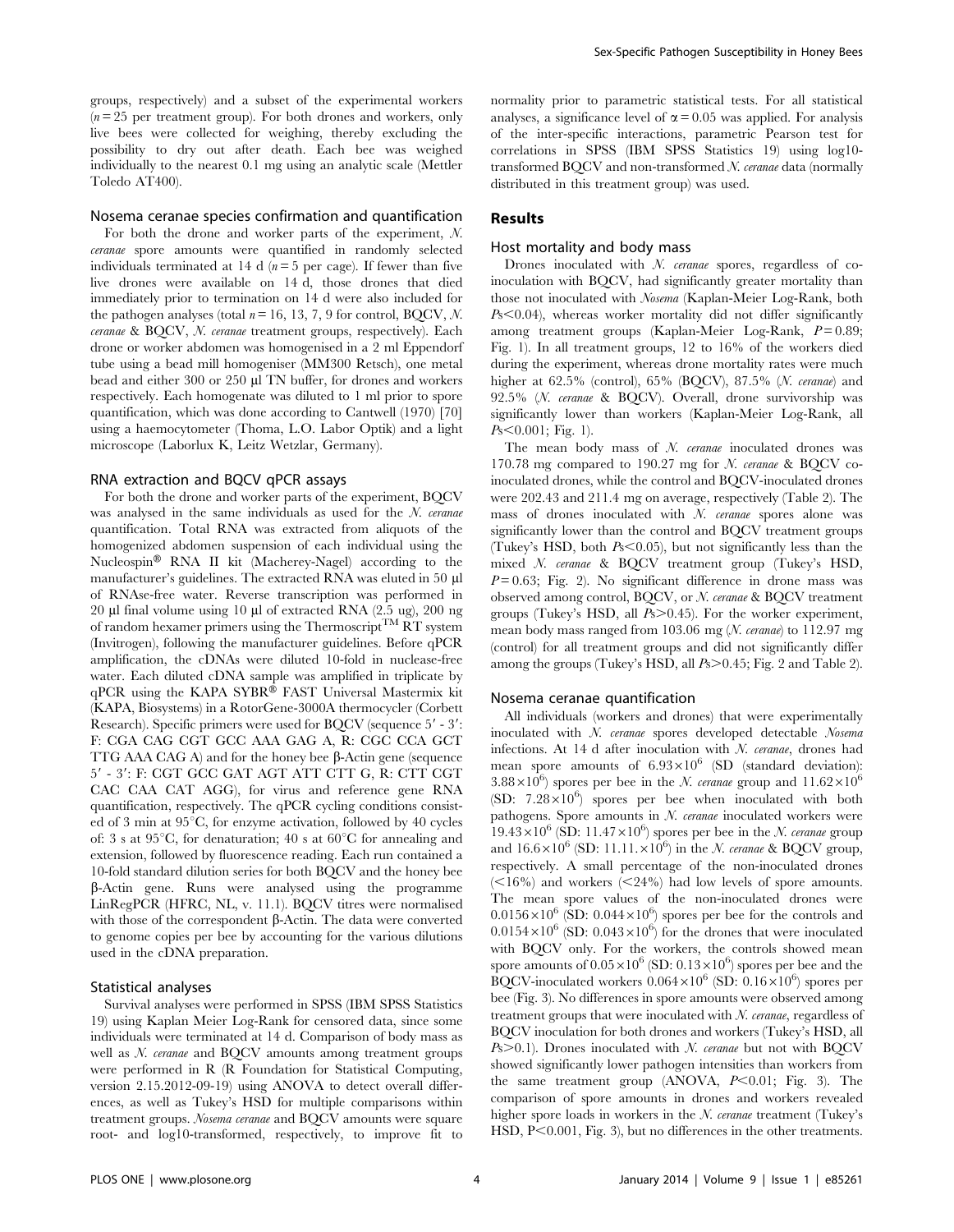# **Workers**



Figure 1. Cumulative survival of drones and workers during the 14 days of the cage trial. Bees that were terminated on day 14 were treated as censured in the analyses. Drones showed significant higher mortality in the treatment groups that were challenged with N. ceranae  $(P<sub>S</sub>=0.037)$ , indicated by different letters (a, b) in the figure. Workers of the different treatment groups showed no differences in mortality. The groups with BQCV-inoculation differ from the other groups in terms of treatment from day 7 onwards. doi:10.1371/journal.pone.0085261.g001

#### BQCV quantification

Drones inoculated with BOCV only showed an average  $(\pm SD)$ of  $10^{9.23 \pm 0.64}$  viral copies per bee, while those infected with both, *N. ceranae* and BQCV showed an average of  $10^{8.81 \pm 0.77}$  viral copies per bee. Non-BQCV-inoculated drones of the N. ceranae only group exhibited an average of  $10^{8.42 \pm 1.2}$  viral copies and the control drones  $10^{6.71 \pm 0.96}$  viral copies per bee, respectively. The mean viral copies of BQCV per bee in the workers were in the range of  $10^{9.91 \pm 0.48}$  for workers that were inoculated with N. *ceranae* and BQCV, to  $10^{10.44 \pm 0.86}$  copies per bee for workers that were inoculated with BQCV only. The mean viral copies per bee for the workers that were not inoculated with BQCV was



Figure 2. Body mass of drones and workers of the four treatment groups on the last day of the cage trial after 14 days. The boxplots show interquartile range (box), median (black line within the interquartile range), data range (dashed vertical lines) and outliers (open dots). Significant differences (all Ps<0.05) were detected between the N. ceranae and control (\* =  $P$  < 0.05) as well as N. ceranae and BQCV ( $**$  = P<0.01) group in the drones as indicated by black horizontal bars between the respective treatment groups under the boxplots. No differences were detected between the treatment groups of the workers.

doi:10.1371/journal.pone.0085261.g002

 $10^{6.49 \pm 1.77}$  viral copies in the N. ceranae only group to  $10^{6.55 \pm 1.68}$ viral copies per bee in the control group. At 14 d drones from the control treatment exhibited significantly lower BQCV loads than other treatment groups (Tukey's HSD test, all  $P_s$ <0.001); no difference was observed among BQCV alone, N. ceranae & BQCV, and N. ceranae alone treatments (Tukey's HSD test, all  $Ps$  > 0.55; Fig. 4). For the worker experiment at the same time period, viral load was significantly greater in treatments inoculated with BQCV versus those that were not (Tukey's HSD test, all  $Ps<0.001$ ), however, there was no difference in viral loads between treatments inoculated (BQCV versus N. ceranae & BQCV, Tukey's HSD test,  $P>0.49$  or not inoculated with virus (Control versus N. ceranae, Tukey's HSD test,  $P > 0.99$ ). Significantly higher viral loads were observed in workers inoculated with BQCV compared to drones (ANOVA, all  $P_s \le 0.001$ ; Fig. 4) apart from for the N. ceranae treatment group (ANOVA,  $P<0.001$ ).

#### Inter-specific interactions

No correlation was observed between the amounts of BQCV and N. ceranae in either drones or workers inoculated with both pathogens (Pearson Correlation, workers:  $R = -0.048$ ,  $P = 0.82$ ; drones  $R = 0.177$ ,  $P = 0.704$ .

# **Discussion**

The data imply that there are sex-specific differences in honey bee susceptibility to the pathogens Nosema ceranae and, to a lesser degree, BQCV, as indexed by mortality, body mass and infection level. During the 14-day study period, drones suffered elevated mortality and those surviving had reduced body mass due to N. ceranae infection, but not BQCV infection, while worker mortality and body mass was unaffected by either N. ceranae or BQCV. Surviving drones also contained lower titres of both N. ceranae and BQCV than surviving workers, while there was no evidence of any specific interaction between N. ceranae and BQCV in these experiments: neither N. ceranae nor BQCV was particularly affected by co-infection with the other pathogen, in both drones and workers. These global findings support previous studies demonstrating differences between honey bee drone and worker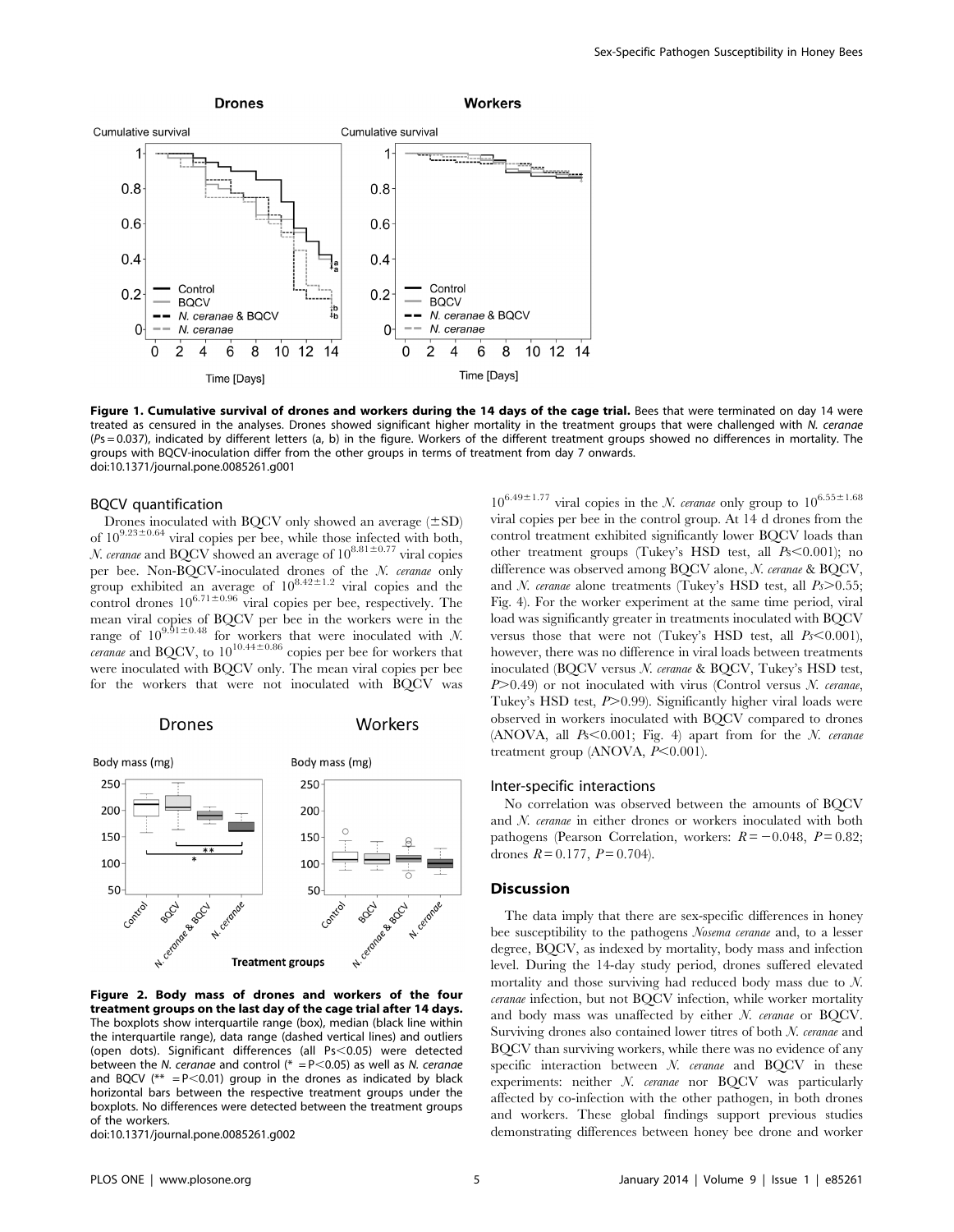Table 2. Details of measured body mass of worker and drones that survived until the end of the experiment on day 14.

| Treatment group   | Mean body mass [mg] | <b>Standard error (SE)</b> | Median body mass [mg] | Range [mg] |
|-------------------|---------------------|----------------------------|-----------------------|------------|
| <b>Drones</b>     |                     |                            |                       |            |
| Control           | 202.43              | 5.91                       | 211.2                 | 72.9       |
| <b>BQCV</b>       | 211.4               | 6.67                       | 205.7                 | 88.1       |
| N. ceranae & BQCV | 190.27              | 9.24                       | 190                   | 32         |
| N. ceranae        | 170.78              | 6.62                       | 161.2                 | 33.7       |
| <b>Workers</b>    |                     |                            |                       |            |
| <b>Control</b>    | 112.97              | 3.57                       | 108.3                 | 72.5       |
| <b>BQCV</b>       | 110.64              | 2.43                       | 108.2                 | 52.8       |
| N. ceranae & BQCV | 110.21              | 3.12                       | 110                   | 66         |
| N. ceranae        | 103.06              | 2.75                       | 101                   | 49         |

doi:10.1371/journal.pone.0085261.t002

susceptibility to pathogens [45–46], [59–60], [71], as well as similar studies on bumble bees (*Bombus* spp.) that observed no clear trend of sex-specific pathogen susceptibility differences [10]. Previous reports of a co-dependent interaction between N. apis and BQCV [46] were not replicated here with N. ceranae and BQCV. However, these observations have to be interpreted within the context of the greater overall sensitivity of drones to the laboratory hoarding cage conditions, compared to the workers, as reflected by their different control mortalities during the 14 day trial period. This increased sensitivity and reduced lifespan has been observed repeatedly for drones maintained under artificial conditions (e.g. [54], [72]). In fact, the drones in this study showed considerably better control survival than previously reported (e.g. [54], [72]). Workers also survive less well in hoarding cages than in a natural colony environment, but are much more resilient to these conditions than drones. This reflects that drones and workers react differently to changes in their environments, and that hoarding cages are a more stressful environment (for both) than the natural colony environment. However, these (unavoidable) limitations to the experimental system used here have significant bearing on how the data may be interpreted, and pose clear corresponding limitations on how far they can be extrapolated. Broadly regarded, the observation that within the 14 day period of the experiment drones experience greater levels of stress in hoarding cages than workers, as evidenced by their greater background mortality, may also make them more susceptible to pathogens such as  $N$ . ceranae and BQCV. If the workers were investigated under conditions generating a similar background control mortality as for the drones here (for example, by extending the window of observation), they too might show elevated mortality due to pathogen infection. However, the existential differences between drones and workers and their relationship with stress will also affect their relationships with the pathogens



**Treatment groups** 

Figure 3. N. ceranae spores per bee in drones and workers of the four treatment groups after termination of the bees on day 14. The boxplots show interquartile range (box), median (black line within the interquartile range), data range (dashed vertical lines) and outliers (open dots). Significant differences within the bee type (drones and workers) are marked through different letters. Significant differences between the treatment groups of workers and drones are indicated by a black horizontal bar (\*\*\* =  $P$  < 0.001). doi:10.1371/journal.pone.0085261.g003



Figure 4. BQCV loads expressed as viral copies per bee (log10 transformed) of drones and workers of the four treatment groups after termination of the bees on day 14. The boxplots show interquartile range (box), median (black line within the interquartile range), data range (dashed vertical lines) and outliers (open dots). Significant differences within the bee type (drones and workers) are marked through different letters. Significant differences between the treatment groups of workers and drones are indicated by black horizontal bars  $(***Ps<0.001)$ .

doi:10.1371/journal.pone.0085261.g004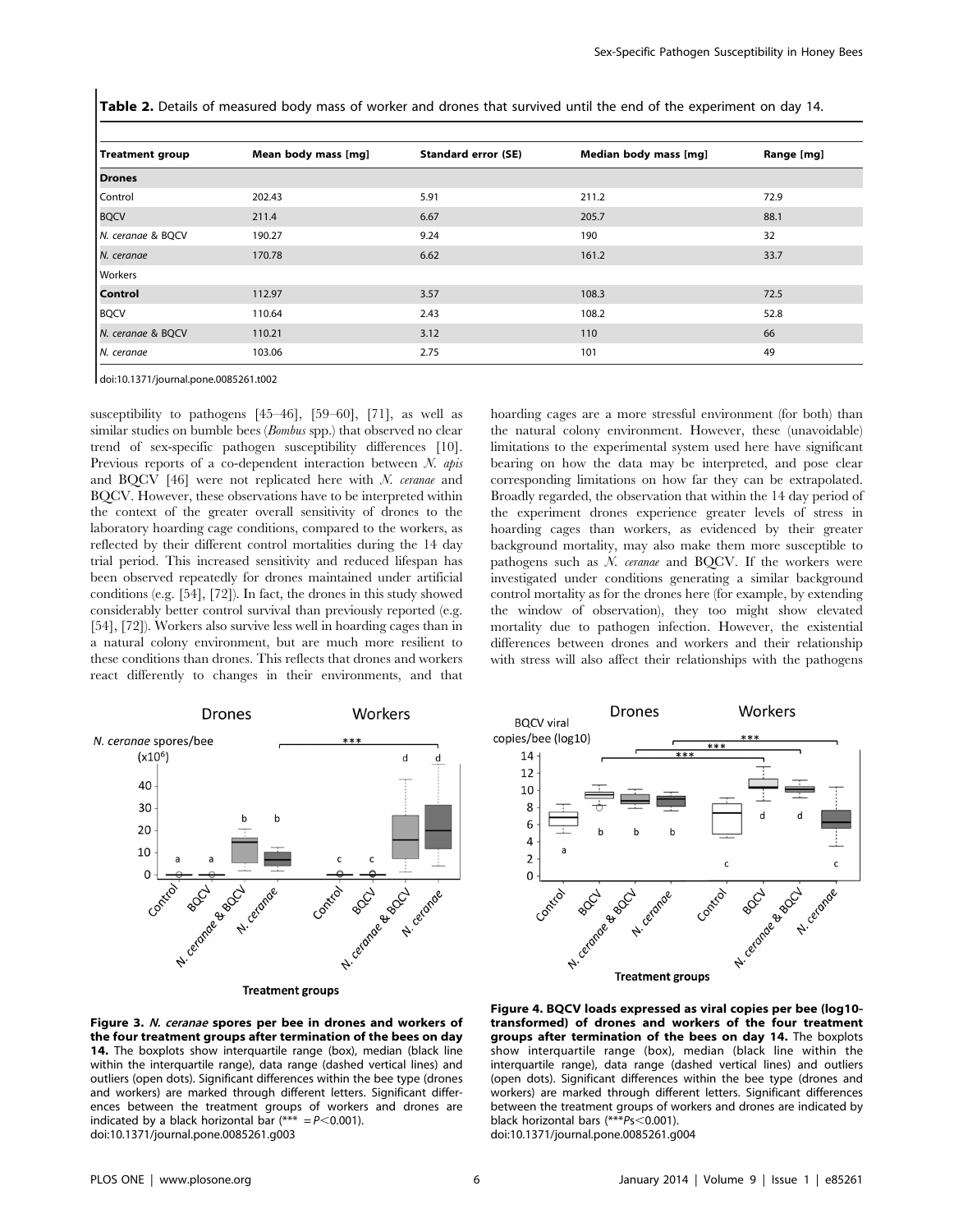that they share, which may ultimately be attributable to their very different roles for colony functionality [73] and/or ploidy levels [9]. Below we discuss each of the major findings of this study in turn, and interpret them within the contexts outlined above, and the limitations set by the study conditions.

Nosema ceranae showed a strong effect on drones in the present study. Even though the overall mortality was higher in the drones, the impact of  $N$ , *ceranae* on drone survival in cages was significant, thereby highlighting the strong effect this midgut parasite can have on male bees. Consistent with the mortality data, N. ceranae infection also resulted in lower body mass in drones, which constitutes another commonly measured indicator for the health status of honey bees (e.g. [17]) and further confirms the considerable impact of N. ceranae on drones.

Nosema ceranae parasitism in drones has not yet been closely investigated. Natural infections occur in both immature and mature drones [74], and population-specific differences in host survivorship as a response to parasitism have been observed [53]. Our experiments confirmed that  $N$ . *ceranae* can successfully invade and reproduce in drones, and that parasitism can result in increased host mortality. Interestingly, fewer than 2 million spores 8 days post-infection results in reduced survivorship [53]. Our results also suggest that drone mortality due to  $N$ . *ceranae* infection can occur within one week of initial parasitism.

Numerous studies have investigated effects of N. ceranae in honey bee workers under *in vitro* conditions. In this study, no effect of N. ceranae parasitism on worker mortality or body condition was observed, whereas other studies have demonstrated varying levels of pathogenicity (e.g. [75–79]). These differences could be the result of various genetic [49], environment [33], or methodological [58], [61] influences. The same factors may be responsible for differences in infection levels observed among studies. We observed spore amounts in the workers  $(\sim \bar{x} = 16-20$  million spores per individual 14 d post-infection) that were similar to previous studies at approximately the same period post-infection (e.g. [33], [75]), but not all (e.g. [34]).

The comparison of observed spore amounts in drones and workers of this study revealed significantly higher levels in workers than drones, demonstrating a sex-specific difference in infection level susceptibility. Interestingly, no sex-specific difference in susceptibility was observed for  $N$ . apis when measured as parasite prevalence in field-collected bees [46]. This highlights the importance of type of study (laboratory or field), type of infection or susceptibility measurement. For example, Higes et al. (2008) argue that infection prevalence constitutes a better indicator for colony disease from N. ceranae infection than mean infection level [80]. Differences in N. ceranae susceptibility between the sexes could be due to allelic variation associated with haplo-diploidy [9], or because of distinct resource investment strategies that influence resistance to disease [8]. Another contributing factor may be differential immune responses to disease by drones and workers. Drones from honey bee lineages selected for Nosema tolerance have an up-regulated immune response, suggesting that the Toll pathway is important for defence against N. ceranae [53]. However, N. ceranae-infected workers may suffer from immunosuppression through down-regulation of genes that are part of the honey bee's humoral (defensin, abaecin, apidaecin and hymenoptaecin) and cellular (glucose dehydrogenase) immune system [50–51]. The sexspecific differences in the measured infection levels may also be explained by general physiological differences between drones and workers [37] that could influence the dynamics of infection development and thereby the infection level at any given point in time. Indeed, it may be the case that the infection develops differentially in drones and workers over time for a variety of reasons, and that this might be a potential explanation for the differences in the titres since we looked at both drones and workers at the very same day. A further explanation for lower titres in surviving drones may actually be that higher titres would have killed them. Since infected workers do not show an increased mortality, they can tolerate higher pathogen titres, thereby also confirming differences in pathogen susceptibility.

Contrary to N. ceranae, inoculation with BQCV had no impact on the mortality or body mass of drones or workers. BQCV is a very common virus with a broad geographic distribution in European honey bees (e.g. [52], [81–82]), therefore it was not surprising that low levels of virus were detected in our noninoculated bees. Very little is known of how BQCV affects individual drone and worker honey bees. It may damage and even kill developing drone [83] as well as queen larvae [84] during natural infections, but no information is currently available about potential effects of BQCV on adult bees, either drones or workers. In workers, detectable BQCV infections do not cause visible symptoms [52]. At the colony level, infection could not be linked to Colony Collapse Disorder in the United States [20], although it was associated with reduced populations in Israel [85]. Our data suggest that oral inoculation of BQCV, at the titres employed here, does not affect mortality and body mass of drones or workers. However, it is possible that such effects could occur at higher inoculum titres, or when acquired through a different transmission route. Brødsgaard et al. (2000) demonstrated that pathogenicity of ABPV was influenced by route of transmission [86]. Unfortunately, few studies report quantities of BQCV or threshold levels for symptoms. Those that are available employed different sample types (e.g. pooled bees from a colony in Gauthier et al. 2007 [87]) or experimental set-up (e.g. natural infection as in Locke et al. 2012 [65]) that makes direct comparisons difficult and constitutes a potential explanation for the considerable differences in reported levels. While Gauthier et al. (2007) reported a mean of BQCV and ABPV of  $1.52\times10^8$  equivalent copies per adult bee, Locke et al. (2012) displayed values in the range of  $10^4$  to  $10^8$ copies per bee. In the present study, median BQCV copies of inoculated bees were in the range of  $10^7$  to  $10^{10}$  and therefore in line with reported field levels under natural conditions [65], [87]. Similar to N. ceranae, pathogen levels of laboratory studies using artificial infections tend to be higher than field levels of pooled samples, due to the absence of potential dilution effects (e.g. [34] vs. [88]).

Workers from treatments inoculated with BQCV showed higher numbers of viral copies per bee than drones. Similar to N. ceranae, this result reveals sex-specific differences in infection level susceptibility of honey bees to BQCV. The higher infection levels of both pathogen and parasite in the workers contradict the initial hypothesis of drones being parasitized more intensively than workers. Potential reasons for the higher pathogen levels in the workers may be similar to those already mentioned for N. ceranae above. In contrast to Bailey et al. (1983) [25], our data suggest successful BQCV infection following oral inoculation regardless of N. apis or N. ceranae infection.

Our results do not suggest a close relationship between  $N$ . *ceranae* and BQCV. Unlike  $N$ . apis and BQCV [25], presence of  $N$ . ceranae did not promote infection of the virus in either drones or workers, despite inoculation by the former occurring 7 days prior that resulted in increased host mortality likely from gut tissue damage [49]. Elevated BQCV quantities in the N. ceranae only treatment group resulted from two outliers. Because natural covert bee virus infections are common [89], even in the control groups, it is likely that these highly infected individuals were included by chance as no other data support this positive association. Furthermore, no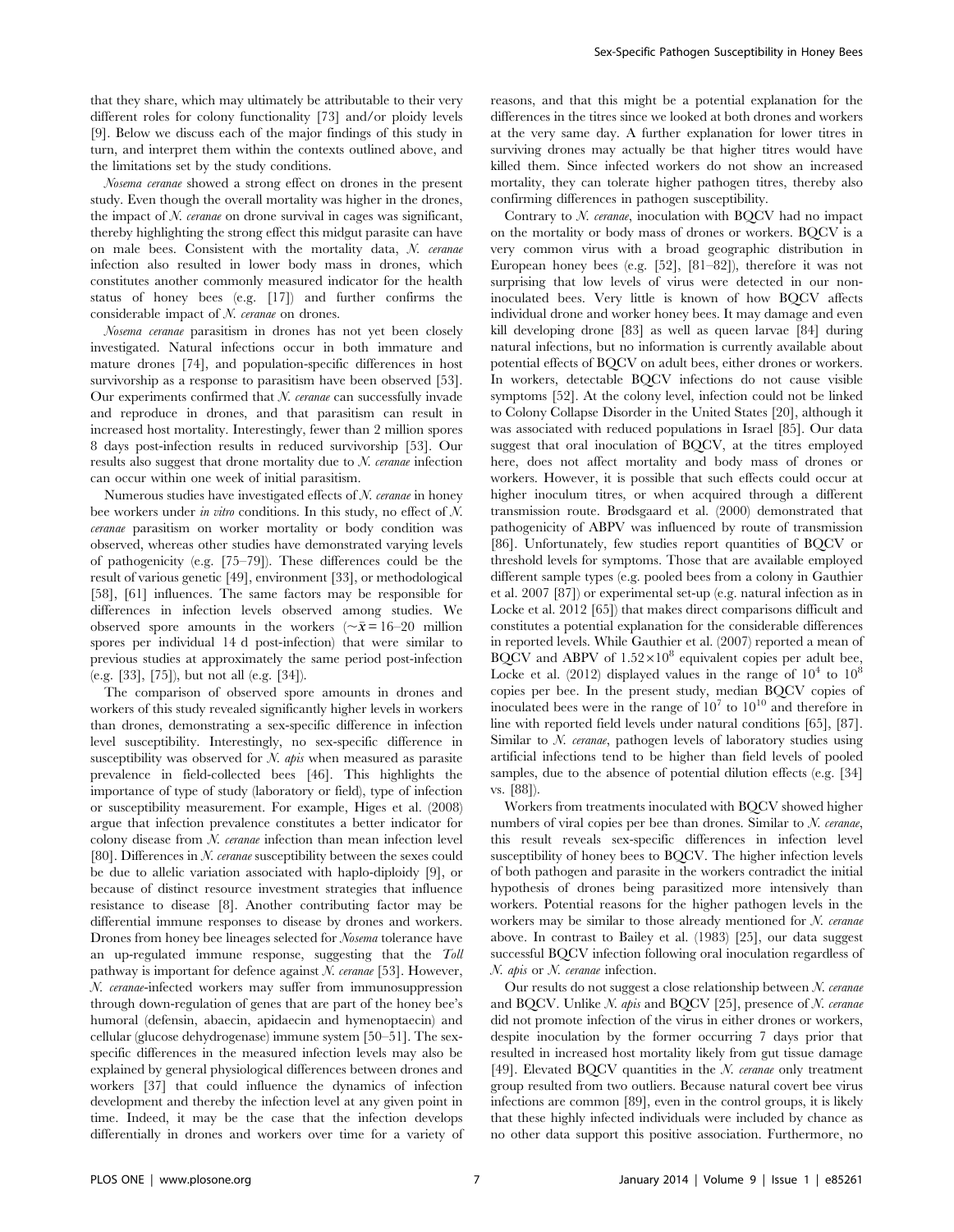correlation was observed between quantities of N. ceranae and BQCV in either drone or worker groups that were co-inoculated with both pathogens. Lack of a positive numeric response to coinfection could be explained by differences in host immune responses to  $N$ . *ceranae* compared to  $N$ . *apis* that in turn may influence susceptibility to BQCV. Conversely, a lack of negative response could result from N. ceranae and BQCV infections below respective carry capacities (e.g. for N. ceranae [34]), suggesting that competition for limited resources did not occur. Although coinfection resulted in significantly greater drone mortality compared to individuals inoculated by BQCV alone, no difference was observed between individuals co-infected and those parasitized by just  $N$ . *ceranae*. This suggests that the microsporidian parasite, and not co-infection or BQCV, influenced host survival, and is similar to results reported by Otteni and Ritter  $(2004)$  that found N. apis affected worker survival compared to ABPV [90].

Our data clearly demonstrated that under the experimental conditions honey bee drones are more susceptible to N. ceranae when the indices of host mortality and body condition are used. This highlights the importance of carefully choosing measures of susceptibility during evaluations, as well as the need to further study the influence of parasites and pathogens on drones due to their contribution to queen fertility. Future investigations should not only focus on understanding the influence of stress on drones, and how this may result in overall decreased colony health and

#### References

- 1. Holmstrup M, Bindesbøl AM, Ostingh GJ, Duschl A, Scheil V, et al. (2010) Interactions between effects of environmental chemicals and natural stressors: A review. Sci Total Environ 408: 3746–3762. doi:10.1016/j.scitotenv.2009.10.067.
- 2. Stedman's Medical Dictionary. Lippincott Williams & Wilkins. Medilexicon website. Available: http://www.medilexicon.com/medicaldictionary. php?t = 87108. Accessed 2013 June 14.
- 3. Zuk M, McKean KA (1996) Sex differences in parasite infections: patterns and processes. Int J Parasitol 26: 1009–1024. doi: 10.1016/S0020-7519(96)00086-0.
- 4. Grossman C (1989) Possible underlying mechanisms of sexual dimorphism in the immune response, fact and hypothesis. J Steroid Biochem 34: 241–251. doi: 10.1016/0022-4731(89)90088-5.
- 5. Morton A, García-del-Pino F (2013) Sex-related differences in the susceptibility of Periplaneta americana and Capnodis tenebrionis to the entomopathogenic nematode Steinernema carpocapsae. J Invertebr Pathol 112: 203–207. doi: 10.1016/ j.jip.2012.11.012.
- 6. Adamo SA, Jensen M, Younger M (2001) Changes in lifetime immunocompetence in male and female Gryllus texensis (formerly G. integer)\*: trade-offs between immunity and reproduction. Anim Behav: 417–425. doi: 10.1006/ anbe.2001.1786.
- 7. Kurtz J, Wiesner A, Götz P, Sauer KP (2000) Gender differences and individual variation in the immune system of the scorpionfly Panorpa vulgaris (Insecta: Mecoptera). Dev Comp Immunol 24: 1–12. doi: 10.1016/S0145- 305X(99)00057-9.
- 8. Roff DA (1992) Evolution of life histories: theory and analysis. Routledge, Chapman & Hall, New York, USA.
- 9. O'Donnell S, Beshers SN (2004) The role of male disease susceptibility in the evolution of haplodiploid insect societies. Proc R Soc Lond B 271: 979–983. doi: 10.1098/rspb.2004.2685.
- 10. Ruiz-González MX, Brown MJF (2006) Males vs. workers: testing the assumptions of the haploid susceptibility hypothesis in bumblebees. Behav Ecol Sociobiol 60: 501–509. doi: 10.1007/s00265-006-0192-2.
- 11. Klein AM, Vaissière BE, Cane JH, Steffen-Dewenter I, Cunningham SA, et al. (2007) Importance of pollinators in changing landscapes for world crops. Proc R Soc B 274: 303-313. doi: 10.1098/rspb.2006.3721.
- 12. Garibaldi LA, Steffen-Dewenter I, Winfree R, Aizen MA, Bommarco R, et al. (2013) Wild pollinators enhance fruit set of crops regardless of honey bee abundance. Science 339: 1608–1611. doi: 10.1126/science.1230200.
- 13. Neumann P, Carreck NL (2010) Honey bee colony losses. J Apic Res 49: 1–6. doi: 10.3896/IBRA.1.49.1.01.
- 14. Potts SG, Biesmeijer JC, Kremen C, Neumann P, Schweiger O, et al. (2010) Global pollinator declines: trends, impacts and drivers. Trends Ecol Evol 25: 345–353. doi: 10.1016/j.tree.2010.01.007.
- 15. VanEngelsdorp D, Meixner MD (2010) A historical review of managed honey bee populations in Europe and the United States and the factors that may affect them. J Invertebr Pathol 103: 80–95. doi: 10.1016/j.jip.2009.06.011.
- 16. Williams GR, Shafer ABA, Rogers REL, Shutler D, Stewart DT (2008) First detection of Nosema ceranae, a microsporidian parasite of European honey bees

fitness, but also on further improving methods for maintaining drones in the laboratory.

The observation that  $N$ . ceranae inoculation leads to higher mortality and lower body mass only in drones, despite lower spore amounts relative to those found in workers, clearly demonstrates increased susceptibility of the males. This particular outcome is in line with the haploid susceptibility hypothesis, stating higher susceptibility in haploid males due to hemizygosity at immune loci [9]. Nevertheless, further work is needed to determine the mechanisms responsible for N. ceranae defence by both drones and workers to truly understand why differences may occur. Because of the importance of immunity, particularly to  $N$ , ceranae infection [50–53], [91], comparative studies investigating host immune response are prudent.

#### Acknowledgments

We thank Laurent Gauthier for technical support, as well as Aline Troxler and Daniela Steiner for laboratory assistance.

#### Author Contributions

Conceived and designed the experiments: GR GRW PN. Performed the experiments: GR GRW MMM. Analyzed the data: GR GRW. Contributed reagents/materials/analysis tools: JRdM OY. Wrote the paper: GR GRW OY JRdM PN.

(Apis mellifera), in Canada and central USA. J Invertebr Pathol 97: 189–192. doi: 10.1016/j.jip.2007.08.005.

- 17. Pettis JS, vanEngelsdorp D, Johnson J, Dively G (2012) Pesticide exposure in honey bees results in increased levels of the gut pathogen Nosema. Naturwissenschaften 99: 153–158. doi: 10.1007/s00114-011-0881-1.
- 18. Bailey L, Ball B (1991) Honeybee pathology. 2nd edition. Academic Press.
- 19. Tentcheva D, Gauthier L, Zappulla N, Dainat B, Cousserans F, et al. (2004) Prevalence and Seasonal Variations of Six Bee Viruses in Apis mellifera L. and Varroa destructor Mite Populations in France. Appl Environ Microbiol 70: 7185– 7191. doi: 10.1128/AEM.70.12.7185-7191.2004.
- 20. Cox-Foster DL, Conlan S, Holmes EC, Palacios G, Evans JD, et al. (2007) A metagenomic survey of microbes in honey bee colony collapse disorder. Science 318: 283–287. doi: 10.1126/science.1146498.
- 21. Burgher-MacLellan KL, Williams GR, Shutler D, Rogers REL, Mackenzie K (2010) Optimization of duplex real-time PCR with melting curve analysis for detection of microsporidian parasites Nosema apis and Nosema ceranae in Apis mellifera. Can Entomol 142: 271–283. doi: 10.4039/n10-010.
- 22. Genersch E, Von der Ohe W, Kaatz H, Schroeder A, Otten C, et al. (2010) The German bee monitoring project: a long term study to understand periodically high winter losses of honey bee colonies. Apidologie 41:332–352. doi: 10.1051/ apido/2010014.
- 23. Runckel C, Flenniken ML, Engel JC, Ruby JG, Ganem D, et al. (2011) Temporal analysis of the honey bee microbiome reveals four novel viruses and seasonal prevalence of known viruses, nosema and crithidia. PLoS ONE 6: e20656. doi: 10.1371/journal.pone.0020656.
- 24. Poulin R (2007) Interactions between species and the parasite niche. Evolutionary Ecology of Parasites. Princeton University Press. Second Edition, pp. 188–190.
- 25. Bailey L, Ball BV, Perry JN (1983) Association of virus with two protozoal pathogens of the honey bee. Ann Appl Biol 103: 13–20. doi: 10.1111/j.1744- 7348.1983.tb02735.x.
- 26. Costa C, Tanner G, Lodesani M, Maistrello L, Neumann P (2011) Negative correlation between Nosema ceranae spore loads and deformed wing virus infection levels in adult honey bee workers. J Invertebr Pathol 108: 224–225. doi: 10.1016/j.jip.2011.08.012.
- 27. Martin SJ, Hardy J, Villalobos E, Martín-Hernández R, Nikaido S, et al. (2013) Do the honeybee pathogens Nosema ceranae and deformed wing virus act synergistically? Environ Microbiol Rep: 1–5. doi: 10.1111/1758-2229.12052.
- 28. Evans JD, Armstrong TN (2005) Inhibition of the American foulbrood bacterium, Paenibacillus larvae larvae, by bacteria isolated from honey bees. J Apic Res 44, 168–171.
- 29. Evans JD, Armstrong TN (2006) Antagonistic interactions between honey bee bacterial symbionts and implications for disease. BMC Ecol. 6, e4.
- 30. Forsgren E, Olofsson TC, Vazquéz A, Fries I (2010) Novel lactic acid bacteria inhibiting Paenibacillus larvae in honey bee larvae. Apidologie 41: 99–108. doi: 10.1051/apido/2009065.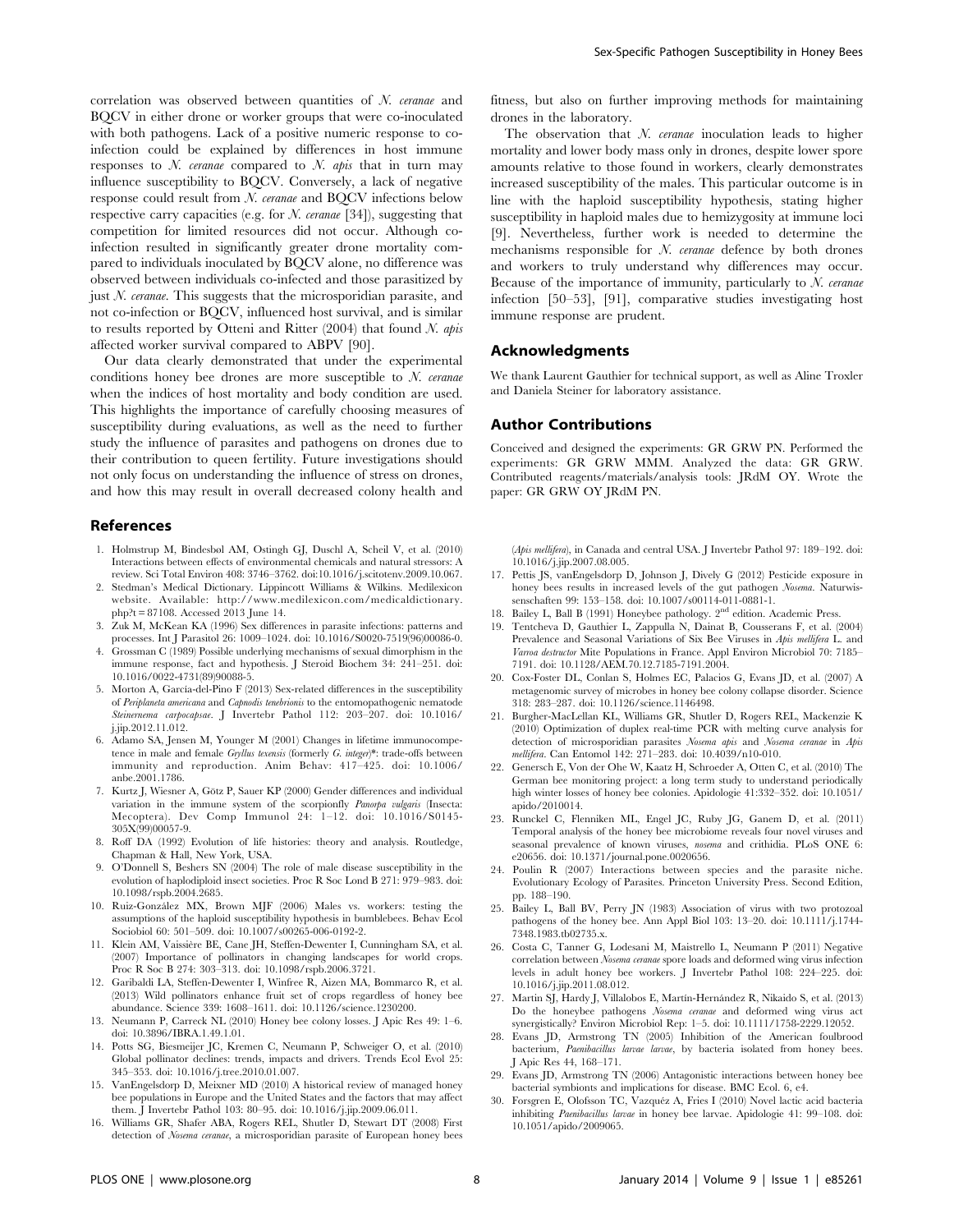- 31. Vásquez A, Forsgren E, Fries I, Flaberg E, Szekely L, et al. (2012) Symbionts as major modulators of insect health: Lactic acid bacteria and honeybees. PLoS One 7(3), e33188. doi: 10.1371/journal.pone.0033188.
- 32. Gauthier L, Ravallec M, Tournaire M, Cousserans F, Bergoin M, et al. (2011) Viruses associated with ovarian degeneration in Apis mellifera L. queens. PLoS ONE 6: e16217. doi: 10.1371/journal.pone.0016217.
- 33. Alaux C, Brunet JL, Dussaubat C, Mondet F, Tchamitchan S, et al. (2010) Interactions between Nosema microspores and a neonicotinoid weaken honey bees (Apis mellifera). Environ Microbiol 12: 774–782. doi: 10.1111/j.1462- 2920.2009.02123.x.
- 34. Aufauvre J, Biron DG, Vidau C, Fontbonne R, Roudel M, et al. (2012) Parasiteinsecticide interactions: a case study of Nosema ceranae and fipronil synergy on honeybee. Sci Rep 2: 1–7. doi: 10.1038/srep00326.
- 35. Koeniger G (2005) The neglected gender males in bees. Apidologie 36: 143– 144. doi: 10.1051/apido:2005017.
- 36. Neumann P, Moritz RFA (2000) Testing genetic variance hypotheses for the evolution of polyandry in the honeybee (Apis mellifera L.). Insectes Soc 47: 271-279. doi: 10.1007/PL00001714.
- 37. Hrassnigg N, Crailsheim K (2005) Differences in drone and worker physiology in honeybees (Apis mellifera). Apidologie 36: 255–277. doi: 10.1051/apido:2005015.
- 38. Yue C, Schröder M, Bienefeld K, Genersch E (2006) Detection of viral sequences in semen of honeybees (Apis mellifera): Evidence for vertical transmission of viruses through drones. J Invertebr Pathol 92: 93–96. doi: 10.1099/vir.0.83101-0.
- 39. Locke SJ, Peng YS (1993) The effect of drone age, semen storage and contamination on semen quality in the honey bee (Apis mellifera). Physiol Entomol 18: 144–148. doi: 10.1111/j.1365-3032.1993.tb00461.x.
- 40. Duay P, De Jong D, Engels W (2002) Decreased flight performance and sperm production in drones of the honey bee (Apis mellifera) slightly infested by Varroa destructor mites during pupal development. Genet Mol Res 1: 227–232.
- 41. Koeniger N, Koeniger G, Gries M, Tingek S (2005) Drone competition at drone congregation areas in four Apis species. Apidologie 36: 211–221. doi: 10.1007/ apido.s00114-005-0044-3.
- 42. Rhodes JW, Harden S, Spooner-Hart R, Anderson DL, Wheen G (2010) Effects of age, season and genetics on semen and sperm production in Apis mellifera drones. Apidologie 42: 29–38. doi: 10.1051/apido.2010026.
- 43. Camazine S (1989) Differential Reproduction of the Mite, Varroa jacobsoni (Mesostigmata: Varroidae), on Africanized and European Honey Bees (Hymenoptera: Apidae). Ann Entomol Soc Am 79: 801–803.
- 44. Rosenkranz P, Aumeier P, Ziegelmann B (2010) Biology and control of Varroa destructor. J Invertebr Pathol 103: 96–119. doi: 10.1016/j.jip.2009.07.016.
- 45. Chen YP, Higgins JA, Feldlaufer MF (2005) Quantitative real-time reverse transcription-PCR analysis of deformed wing virus infection in the honeybee (Apis mellifera L.). Appl Environ Microbiol 71: 436–441. doi: 10.1128/ AEM.71.1.436-441.2005.
- 46. Bailey L (1972) Nosema apis in drone honeybees. J Apic Res 11: 171–174.
- 47. Klee J, Besana AM, Genersch E, Gisder S, Nanetti A, et al. (2007) Widespread dispersal of the microsporidian Nosema ceranae, an emergent pathogen of the western honey bee, Apis mellifera. J Invertebr Pathol 96: 1–10. doi: 10.1016/ j.jip.2007.02.014.
- 48. Fries I (2010) Nosema ceranae in European honey bees (Apis mellifera). J Invertebr Pathol 103: 73–79. doi: 10.1016/j.jip.2009.06.017.
- 49. Dussaubat C, Brunet JL, Higes M, Colbourne JK, Lopez J, et al. (2012) Gut Pathology and Responses to the Microsporidium Nosema ceranae in the Honey Bee Apis mellifera. PLoS ONE 7:e37017. doi: 10.1371/journal.pone.0037017.
- 50. Antúnez K, Martín-Hernández R, Prieto L, Meana A, Zunino P, et al. (2009) Immune suppression in the honey bee (Apis mellifera) following infection by Nosema ceranae (Microsporidia). Environ Microbiol 11: 2284–2290. doi:10.1111/ j.1462-2920.2009.01953.x.
- 51. Chaimanee V, Chantawannakul P, Chen YP, Evans JD, Pettis JS (2012) Differential expression of immune genes of adult honey bee (Apis mellifera) after inoculated by Nosema ceranae. J Insect Physiol 58: 1090–1095. doi: 10.1016/ j.jinsphys.2012.04.016.
- 52. Chen YP, Siede R (2007) Honey Bee Viruses. Adv Virus Res 70: 33–80. doi: 10.1016/S0065-3527(07)70002-7.
- 53. Huang Q, Kryger P, Le Conte Y, Moritz RFA (2012) Survival and immune response of drones of a Nosemosis tolerant honey bee strain towards N. ceranae infections. J Invertebr Pathol 109: 297–302. doi: 10.1016/j.jip.2012.01.004.
- 54. Oertel E, Emerson RB, Wheeler HE (1953) Transfer of radioactivity from worker to drone honey bees after ingestion of radioactive sucrose. Ann Entomol Soc Am 46: 596–598.
- 55. Dietemann V, Nazzi F, Martin SJ, Anderson DL, Locke B, et al. (2013) Standard methods for varroa research. In: V . Dietemann, JD . Ellis, P . Neumann The COLOSS BEEBOOK, Volume II: standard methods for Apis mellifera pest and pathogen research. J Apic Res 52: 1–54. doi: 10.3896/ IBRA.1.52.1.09.
- 56. Winston ML (1987) The biology of the honey bee. Harvard University Press, USA.
- 57. Crailsheim K, Brodschneider R, Aupinel P, Behrens D, Genersch E, et al. (2013) Standard methods for artificial rearing of Apis mellifera larvae. In: V . Dietemann, JD . Ellis, P . Neumann The COLOSS BEEBOOK, Volume I: standard methods for Apis mellifera research. J Apic Res 52: 1–15. doi: 10.3896/ IBRA.1.52.1.05.
- 58. Williams GR, Alaux C, Costa C, Csáki T, Doublet V, et al. (2013) Standard methods for maintaining adult *Apis mellifera* in cages under in vitro laboratory<br>conditions. In: V . Dietemann, JD . Ellis, P . Neumann The COLOSS BEEBOOK, Volume I: standard methods for Apis mellifera research. J Apic Res 52: 1–36. doi: 10.3896/IBRA.1.52.1.04.
- 59. Fuchs S (1990) Preference for drone brood cells by Varroa jacobsoni Oud. in colonies of Apis mellifera carnica. Apidologie 21: 193–196. doi: 10.1051/ apido.19900304.
- 60. Boot WJ, Schoenmaker J, Calis JNM, Beetsma J (1995) Invasion of Varroa jacobsoni into drone brood cells of the honey bee, Apis mellifera. Apidologie 26: 109–118. doi: 10.1051/apido.19950204.
- 61. Fries I, Chauzat MP, Chen YP, Doublet V, Genersch E, et al. (2013) Standard methods for Nosema research. In: V . Dietemann, JD . Ellis, P . Neumann The COLOSS BEEBOOK, Volume II: standard methods for Apis mellifera pest and pathogen research. J Apic Res 52: 1–28. doi: 10.3896/IBRA.1.52.1.14.
- 62. Chen YP, Evans JD, Smith IB, Pettis JS (2008) Nosema ceranae is a long-present and wide-spread microsporidium infection of the European honey bee (Apis mellifera) in the States. J Invertebr Pathol 97: 186–188. doi: 10.1016/ j.jip.2007.07.010.
- 63. Bailey L, Woods RD (1977) Two more small RNA viruses from honey bees and further observations on sacbrood and acute bee-paralysis viruses. J Gen Virol 37: 175–182.
- 64. de Miranda JR, Bailey L, Ball BV, Blanchard P, Budge G, et al. (2013) Standard methods for virus research in Apis mellifera. In: V . Dietemann, JD . Ellis, P Neumann The COLOSS BEEBOOK, Volume II: standard methods for Apis mellifera pest and pathogen research. J Apic Res 52: 1–55. doi: 10.3896/ IBRA.1.52.4.22.
- 65. Locke B, Forsgren E, Fries I, de Miranda JR (2012) Acaricide treatment affects viral dynamics in varroa destructor-infested colonies via both host physiology and mite control. Applied and environmental Microbiology 78: 227–235. doi: 10.1128/AEM.06094-11.
- 66. Kellner N, Jacobs FJ (1978) In hoeveel tijd bereiken de sporen van Nosema apis Zander de ventriculus van de honingbij (Apis mellifera L.)? Vlaams Diergeneeskundig Tijdschrift 47: 252–259.
- 67. Verbeke M, Jacobs FJ, De Rycke PH (1984) Passage of various particles through the ventriculus in the honey bee (Apis mellifera L.). Am Bee J 123: 468–470.
- 68. Crailsheim K (1998) Trophallactic interactions in the adult honey bee (Apis mellifera L.). Apidologie 29: 97–112. doi: 10.1051/apido.19980106.
- 69. Human H, Brodschneider R, Dietemann V, Dively G, Ellis JD, et al. (2013) Miscellaneous standard methods for Apis mellifera research. In: V . Dietemann, JD . Ellis, P . Neumann The COLOSS BEEBOOK, Volume I: standard methods for Apis mellifera research. J Apic Res 52: 1–55. doi: 10.3896/ IBRA.1.52.4.10.
- 70. Cantwell GE (1970) Standard methods for counting Nosema spores. American Bee Journal 110: 222–223.
- 71. Rinderer TE, Rothenbuhler WC (1969) Resistance to American Foulbrood in honey bees. Comparative mortality of queen, worker and drone larvae. J Invertebr Pathol 13: 81–86. doi: 10.1016/0022-2011(69)90241-9.
- 72. Adam R, Adriana M, Ewa P (2010) An influence of chosen feed additives on the life-span of laboratory held drones and the possibility of semen collection. J Apic Sci 54: 25–36.
- 73. Wilson EO (1971) The insect societies. Belknap Press of Harvard University Press. 548.
- 74. Traver BE, Fell RD (2011) Nosema ceranae in drone honey bees (Apis mellifera). J Invertebr Pathol 107: 234–236. doi: 10.1016/j.jip.2011.05.016.
- 75. Paxton RJ, Klee J, Korpela S, Fries I (2007) Nosema ceranae has infected Apis mellifera in Europe since at least 1998 and may be more virulent than Nosema apis. Apidologie 38: 558–565. doi: 10.1051/apido.2007037.
- 76. Higes M, Garcia-Palencia P, Martín-Hernández R, Meana A (2007)<br>Experimental infection of Apis mellifera honeybees with Nosema ceranae (Microsporidia). J Invertebr Pathol 94: 211–217. doi: 10.1016/j.jip.2006.11.001.
- 77. Mayack C, Naug D (2009) Energetic stress in the honeybee Apis mellifera from Nosema ceranae infection. J Invertebr Pathol 100: 185–188. doi: 10.1016/ j.jip.2008.12.001.
- 78. Mayack C, Naug D (2010) Parasitic infection leads to decline in hemolymph sugar levels in honeybee foragers. J Insect Physiol 56: 1572–1575. doi: 10.1016/ j.jinsphys.2010.05.016.
- 79. Forsgren E, Fries I (2010) Comparative virulence of Nosema ceranae and Nosema apis in individual European honey bees. Vet Parasitol 170: 212–217. doi: 10.1016/j.vetpar.2010.02.010.
- 80. Higes M, Martín-Hernández R, Botías C, Bailón EG, González-Porto AV, et al. (2008) How natural infection by Nosema ceranae causes honey bee colony collapse. Environ Microbiol 10: 2659–2669. doi: 10.1111/j.1462-2920.2008.01687.x.
- 81. Chen YP, Zhao Y, Hammond J, Hsu HT, Evans J, et al. (2004) Multiple virus infections in the honey bee and genome divergence of honey bee viruses. J Invertebr Pathol 87: 84–93. doi: 10.1016/j.jip.2004.07.005.
- 82. Ribière M, Ball B, Aubert MFA (2008) Natural history and geographical distribution of honey bee viruses. In: Virology and the Honey Bee.European Commission- BRAVE project: 29–32.
- 83. Siede R, Büchler R (2003) Symptomatic black queen cell virus infection of drone brood on hessian bee yards. Berliner und Münchener tierärztliche Wochenschrift 116: 130–133.
- 84. Anderson DL (1993) Pathogens and queen bees. Australasian Beekeeper 94: 292–296.